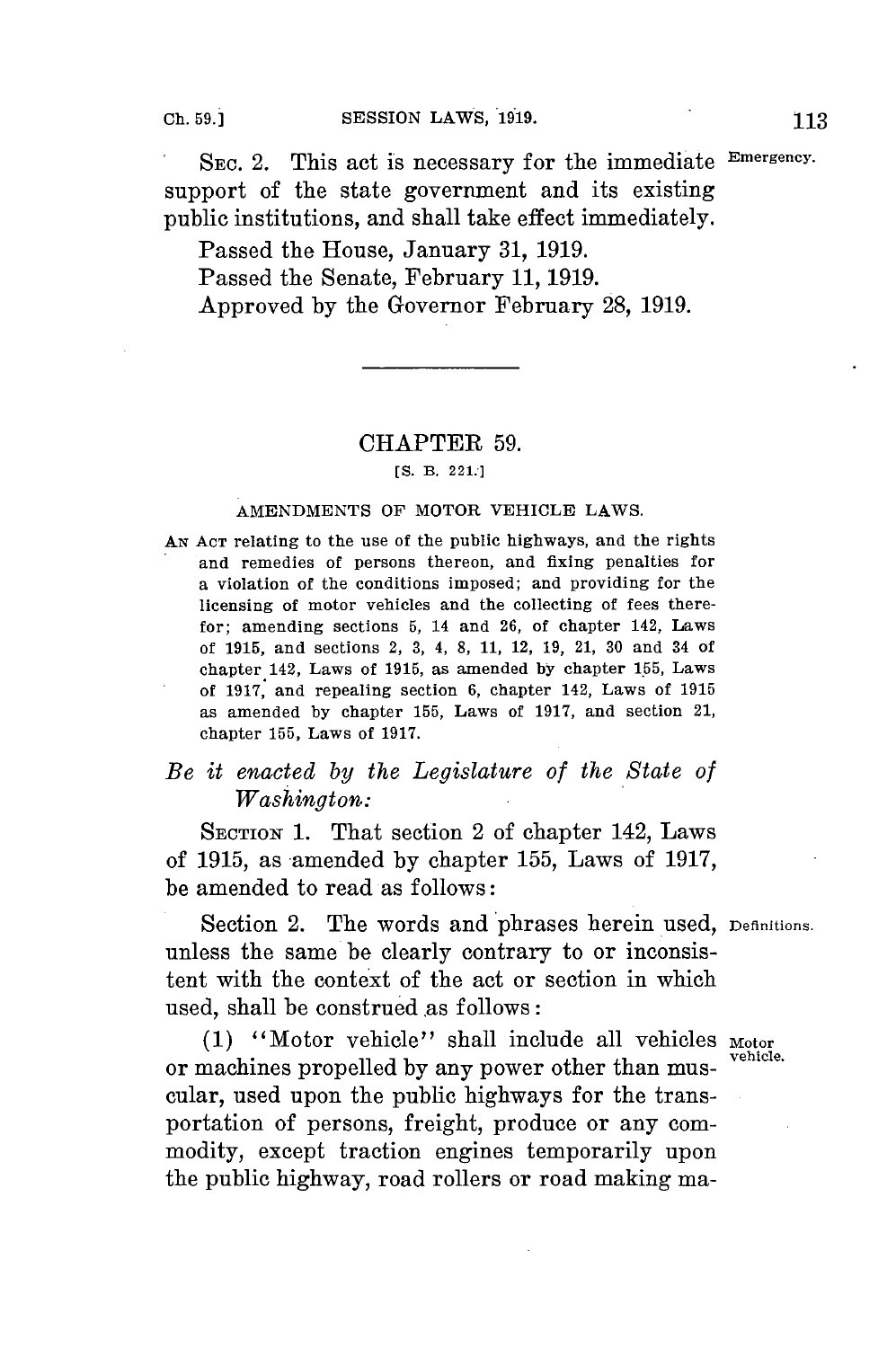chines, and motor vehicles that run upon rails or tracks;

(2) "Automobile" shall mean the ordinary **Automobile.** four-wheeled motor vehicle, and shall be synonymous with the term "motor vehicle" except as otherwise herein provided;

**(3)** "Motor cycle" shall mean a motor vehicle **Motor cycle.** of two or three wheels intended for the carrying of one, two or three persons, or operated **by** one person for the carrying of small parcels or packages;

> (4) "Auto stage" as distinguished from "automobile" shall mean a motor vehicle used for the purpose of carrying passengers, baggage and freight on a regular schedule of time and rates: *Provided, however,* that no motor vehicle shall be considered an auto stage where the whole route traveled **by** such vehicle is within the corporate limits of any incorporated city;

**(5).** "Motor truck" shall mean any motor ve-**Motor truck.** hicle designed or used for the transportation of commodities, merchandise, produce, freight or animals;

(5a) "Trailer" shall mean any vehicle which is **Trailer.** attached to a motor vehicle for the purpose of being drawn or propelled **by** such motor vehicle;

**(6)** "Public highway" or "public highways" Public **shall include any highway, state road, county road,** public street, avenue, alley, driveway, boulevard or other place built, supported, maintained, controlled or used **by** the public or **by** the state, county, district or municipal officers for the use of the public as a highway, or for the transportation of persons or freight, or as a place of travel or communication between different localities or communities;

**(7)** "Local authorities" shall include the offi**authorities.** cers of counties, cities or towns or other municipal subdivisions of the state having control, power or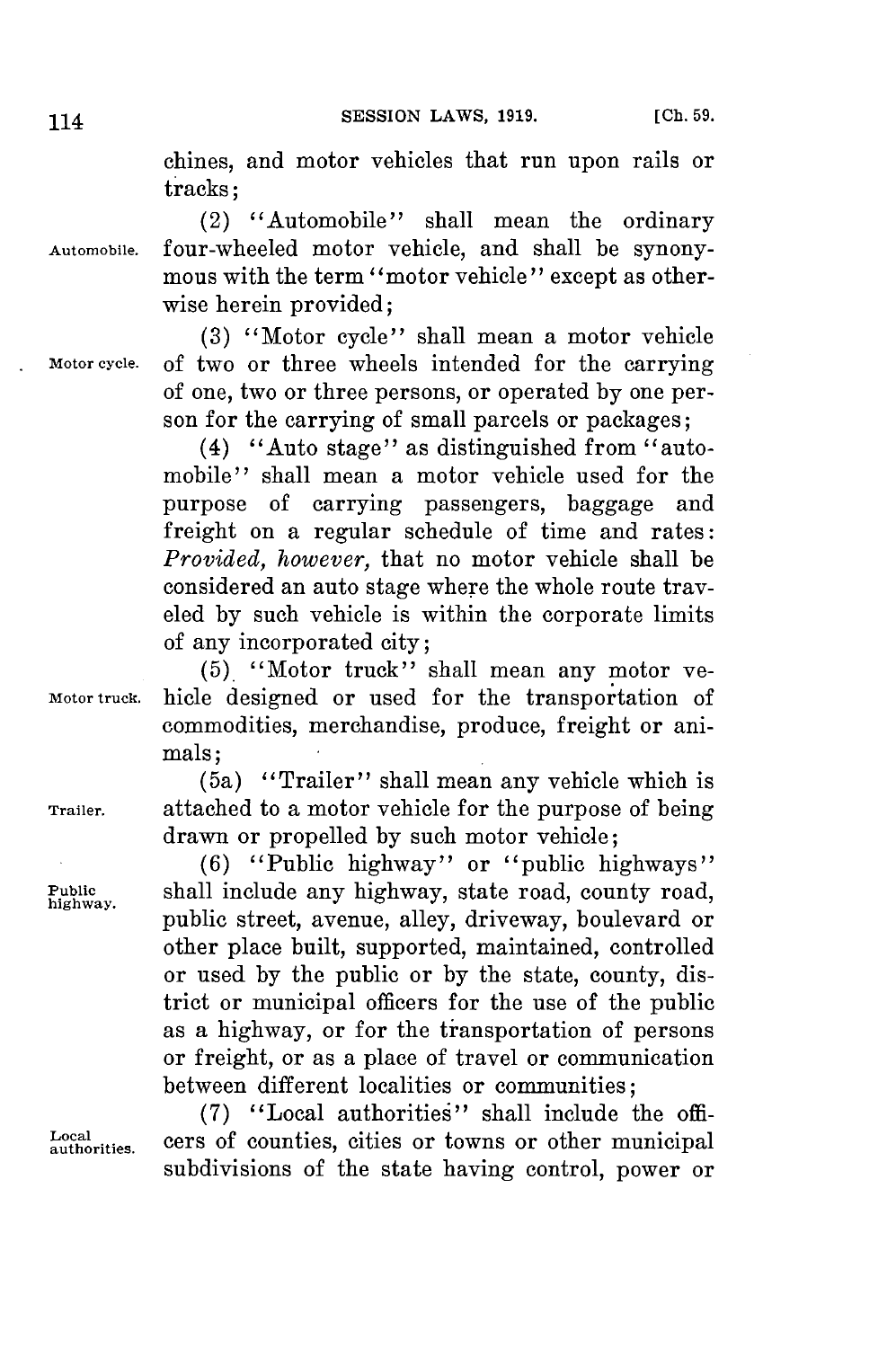authority over any of the subject matter embraced in this act;

**(8)** "Peace officer" or "peace officers" shall be **Peace officer.** taken to mean any officer or officers authorized **by** law to execute criminal 'process or to make arrests for the violation of the statutes generally or of any particular statutes relative to the public highways of the state;

**(9)** "Dealer" shall be taken to mean any per- **Dealer.** son, firm or corporation engaged in the sale of new or second-hand motor vehicles;

**(10)** "Privately owned" shall include all motor **Privately** vehicles not offered for hire;

**(11)** "For hire" shall be taken to mean all mo- **For hire.** tor vehicles, other than auto stages, used **for** the transportation of persons, for which transportation remuneration of any kind is received, either directly or indirectly and shall include motor hearses, dead wagons and ambulances.

**SEC.** 2. [Vetoed.]

**SEC. 3.** That section 4, chapter 142, Laws of **1915,** as amended **by** chapter **155,** Laws of **1917,** be amended to read as follows:

Section 4. No person under fifteen years of age Minors as shall operate or drive a motor vehicle upon a public highway unless such person is accompanied **by** his or her parent, guardian, or the owner of such vehicle; no motor vehicle shall be operated upon a public highway without a license having been first obtained therefor, excepting as hereinafter provided: *Provided, however,* no motor vehicle for hire or auto stage shall be operated **by** any person under the age of twenty-one years.

**. SEC.** 4. That section **5,** chapter 142, Laws of **1915** is hereby amended to read as follows:

Section **5.** Application for a motor vehicle li- **Applications** cense shall be made to the secretary of state on blanks to be furnished **by** him.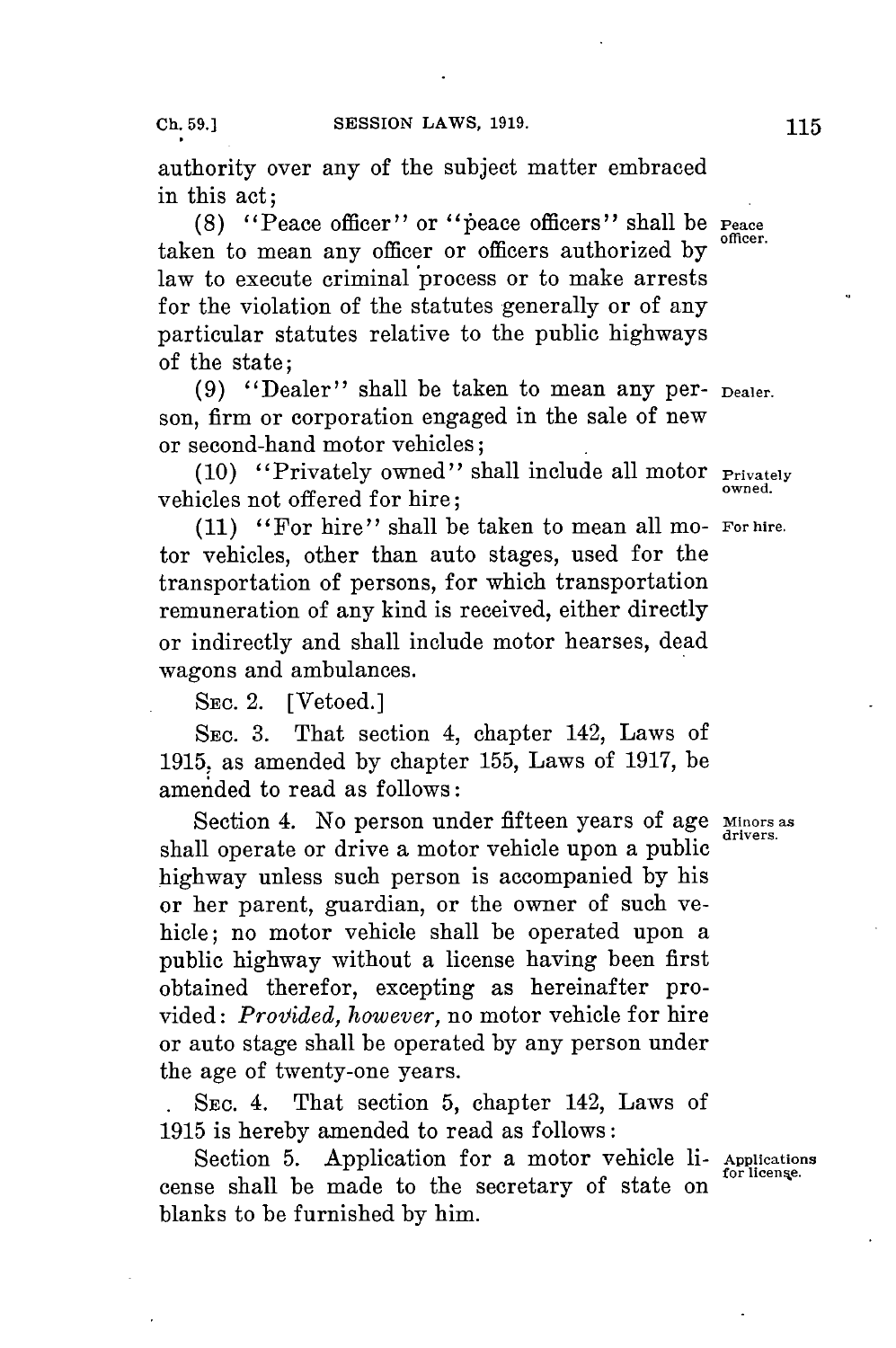Such application shall be made **by** the owner of the vehicle, or his duly authorized agent, over the signature of such owner or agent, and he shall certify that the statements therein are true to the best of his knowledge.

The application must show:

**Contents. (1)** The name of the owner, with the business or residence address thereof, or both if there be such;

> (2) The nature of the license required; whether a license has heretofore been issued for such vehicle, and if so, the number of such license:

> **(3)** The trade name of such vehicle, the factory number thereof and the name and address of the manufacturer;

> (4) The kind of vehicle, whether a motor cycle, automobile, auto stage, auto truck or other motor vehicle;

**(5)** The rated carrying capacity of such vehicle;

**(6)** The purpose for which the same is to be used, and whether for public or private use; if for public, the nature of the same and the city or community to be served;

**(7)** The power to be used, whether electric, steam, gas or other power;

**(8)** The weight of all automobiles for private **Weight of** use which shall be determined **by** the shipping **vehicles, de**weight thereof as given by the manufacturer: *Provided, however,* that if the secretary of state is unable to obtain such shipping weight on any particular make or model of automobile the owner of any such automobile when making application for license thereon shall cause said vehicle to be duly weighed upon a public scale and attach the certificate of weight to his application for license, which certificate must accompany such application for license when the same is forwarded to the secretary of state and the owner of the vehicle shall pay the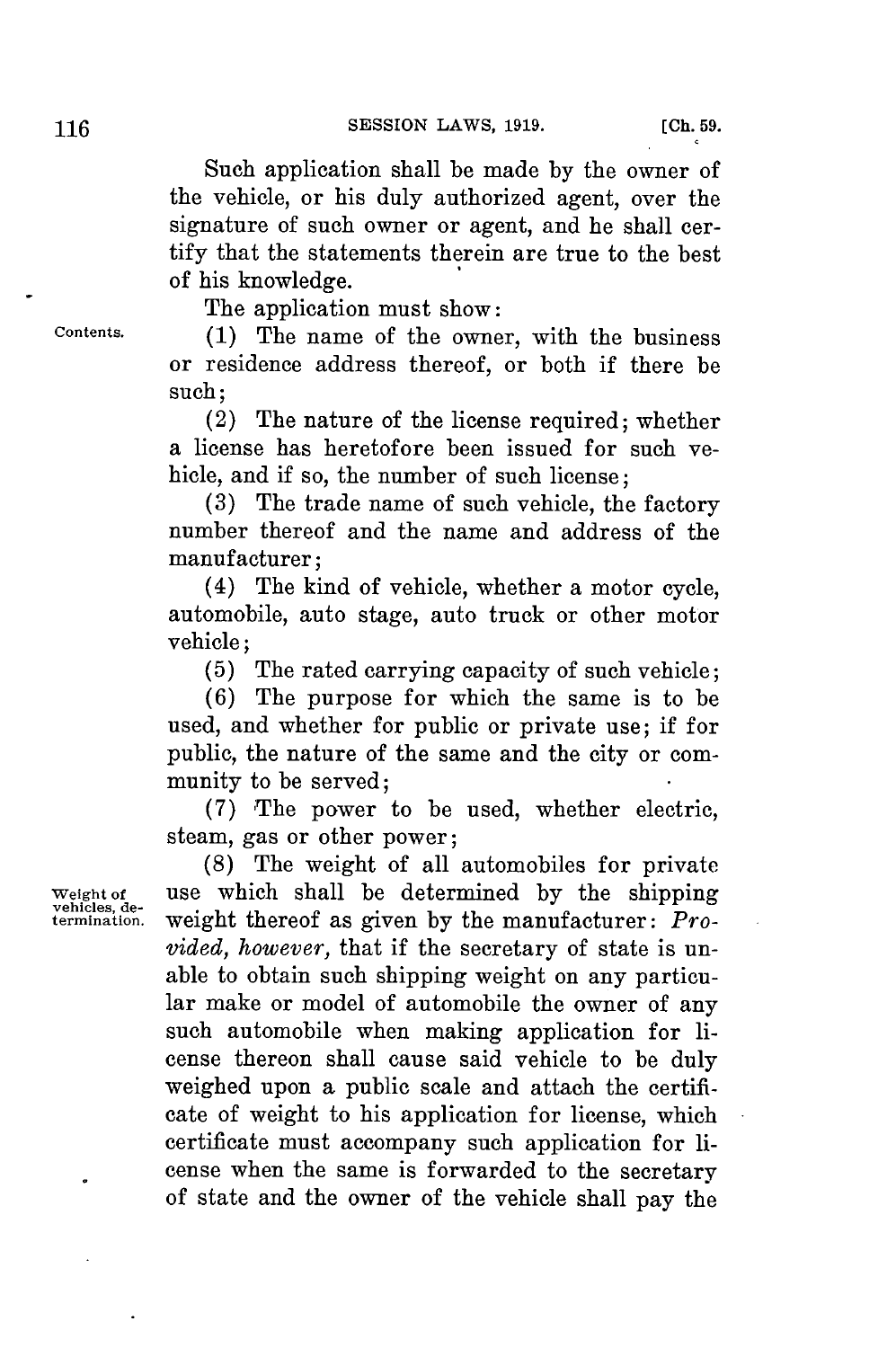license fee in accordance with weight shown on such certificate.

The weight of all automobiles For Hire, Auto Stages and Motor Trucks which shall be determined **by** the weighing of such vehicles upon a public scale and the owner of any such automobile For Hire, Auto Stage or Motor Truck shall furnish to the sec- Certification retary of state at the time application for license is made certificate of weight of such vehicle, said certificate to be signed **by** the person in charge of such public scale, his agent or employes.

The certificate of weight herein provided for must be attached to and accompany the application for license which is forwarded to the secretary of state.

The secretary of state is hereby forbidden to accept application for license unless such certificate of weight as provided for herein is furnished him at the time the application is made and the fee paid in accordance with weight given upon such certificate: *Provided, however,* that in determining the weight of vehicles as provided for in this section that no fraction of **100** pounds shall be taken into consideration but where such fractions occur the **fee** shall obtain upon the next lowest hundred pounds;

**(9)** Such other information as shall be required **by** the secretary of state.

SEc. **5.** That section **8** of chapter 142, Laws of **1915,** as amended **by** chapter **155,** Laws of **1917,** be amended to read as follows:

Section 8. No license shall be transferred from Transfer of one person to another person, but may be transferred from one vehicle to another vehicle, when duly authorized **by** secretary of state on application therefor, accompanied **by** the proper fee, and in case such vehicle to which it is desired to have such license transferred is of greater weight than the vehicle for which the original license was issued, the

**licenses.**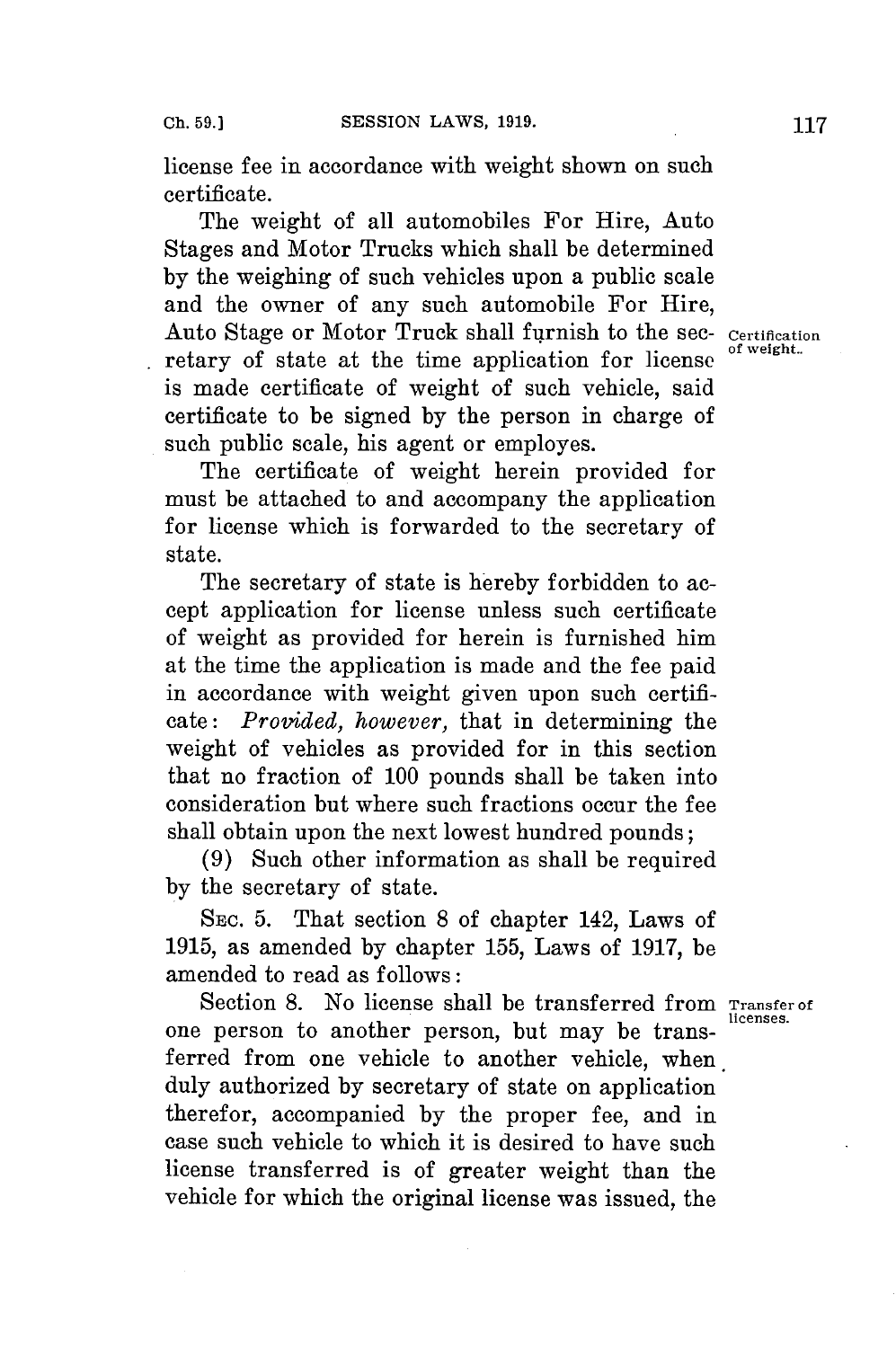## **SESSION LAWS, 1919.**

applicant shall accompany such application with the additional amount required to cover the difference between the license fees for the two ratings. **A** license may be transferred from one classification to a different classification upon application to the secretary of state and the payment of the difference between the license fee originally paid and the fee provided **by** this act for the class to which the transfer is made, together with an additional transfer fee of one dollar **(\$1.00)** *: Provided,* that no refund shall be made if the fee fixed **by** this act **for** the class to which such transfer is made be less than the **fee** originally paid: *Provided, however,* the original license and the number plates must be returned at the time application for transfer is made.

SEC. **6.** That section **11** of chapter 142 of the Laws of **1915** be amended to read as follows:

Section **11.** Any person resident of another **Nonresidents** state or country may bring into this state any motor vehicle and operate the same without obtaining a license therefor: *Provided,* such person has complied in all respects with the laws of his own state or country as to the registration or licensing of motor vehicles, and: *Provided, further,* that such a motor vehicle is not used in this state **for** hire, and: *Provided, further,* that any owner of a motor vehicle who resides in this state for a period exceeding ninety days shall not come under the exemption provided for herein and any motor vehicle used in this state for a continuous period exceeding ninety days shall be subject to the license fees as provided for in this statute.

> **SEC. 7.** That section 12 of chapter 142, Laws of **1915,** as amended **by** chapter **155,** Laws of **1917,** be amended to read as follows:

Number **12.** On and after March 1, 1920, the sec-<br>plates, how **property** of state shall furnish to each license of a retary of state shall furnish to each licensee of a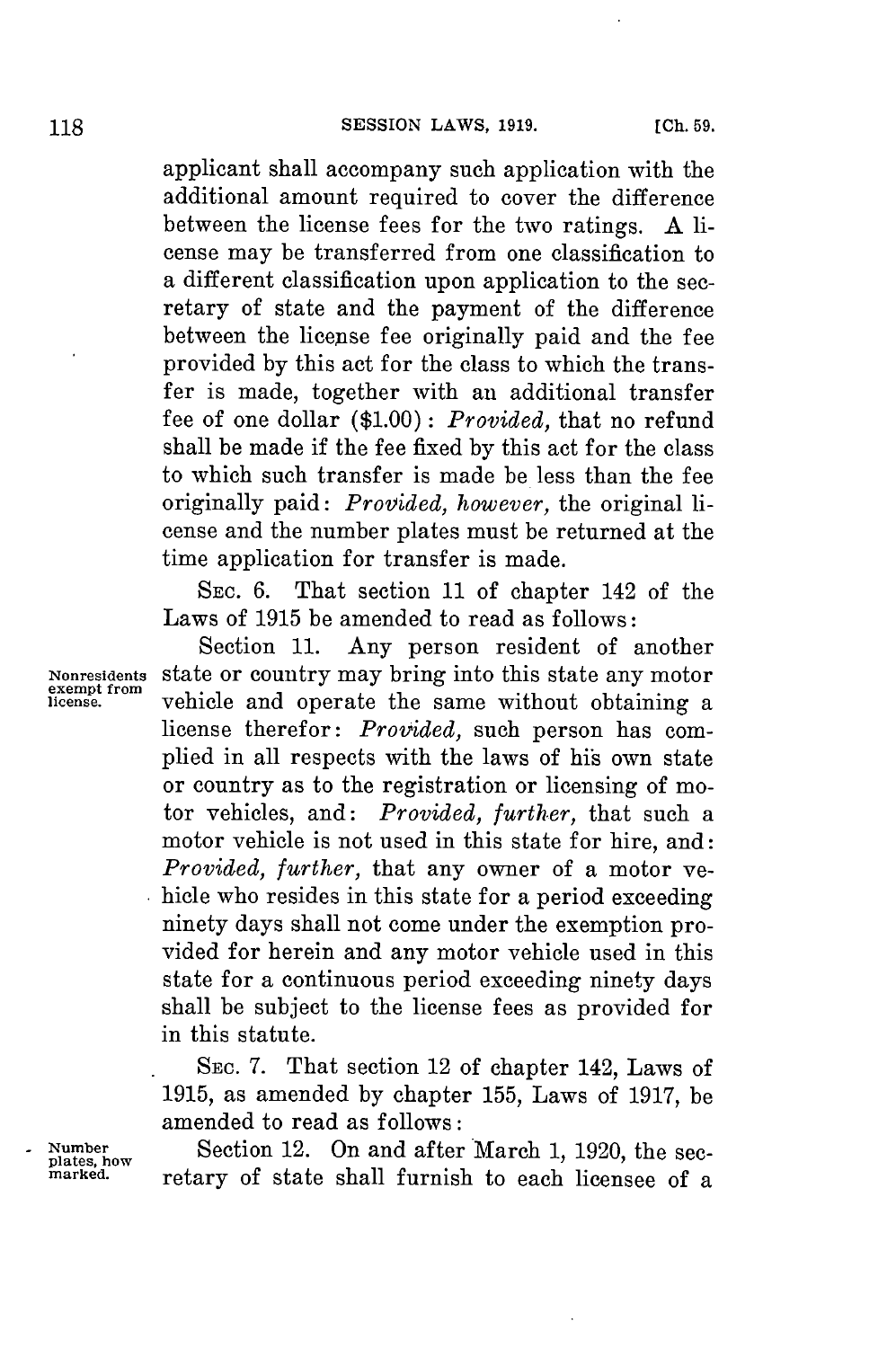motor vehicle two number plates containing the number to be displayed on such vehicle as hereinafter provided. The number shall be in block numerals and of such size as the secretary of state may determine, and shall be preceded **by** the letters "Wn" and by the last numeral of the year in which such license shall expire, and such number plate if issued to a dealer, shall contain the word "Dealer." The secretary of state may put such other mark or character on such plates or fix the color of same as he may determine, to properly identify the kind of license issued. Such plates shall be obtained **by** the secretary of state on competitive bids.

The size of the numerals **for** motor cycles shall be  $2\frac{1}{2}$  inches high and  $\frac{3}{8}$  inch stroke,

*Provided, however,* that the secretary of state **Renewal of** may, at his option, accept prior to March first of any year applications **for** renewal of licenses expiring on the last day of February of that year, and may issue licenses in renewal thereof which licenses shall expire on the last day of February of the year following, but no cancellation of licenses so issued shall **be** made and no fees paid therefor shall be refunded.

**SEC. 8.** That section 14 of chapter 142 of the Laws of **1915** be amended to read as follows:

Section 14. Upon the loss of any number plate **Duplicate** or the defacement or destruction thereof, or when, plates, for any reason, the letters or figures upon any number plate become illegible or in such condition as to be difficult to distinguish, application for a duplicate thereof must be made to the secretary of state. The application shall be accompanied **by** the requisite **fee** and upon receipt of the same the secretary of state shall issue a duplicate of such plate, and in case such duplication cannot be furnished at once the secretary of state shall furnish to such person a certificate stating therein the loss or destruction of such plate and authorizing the applicant to use a

**licenses,**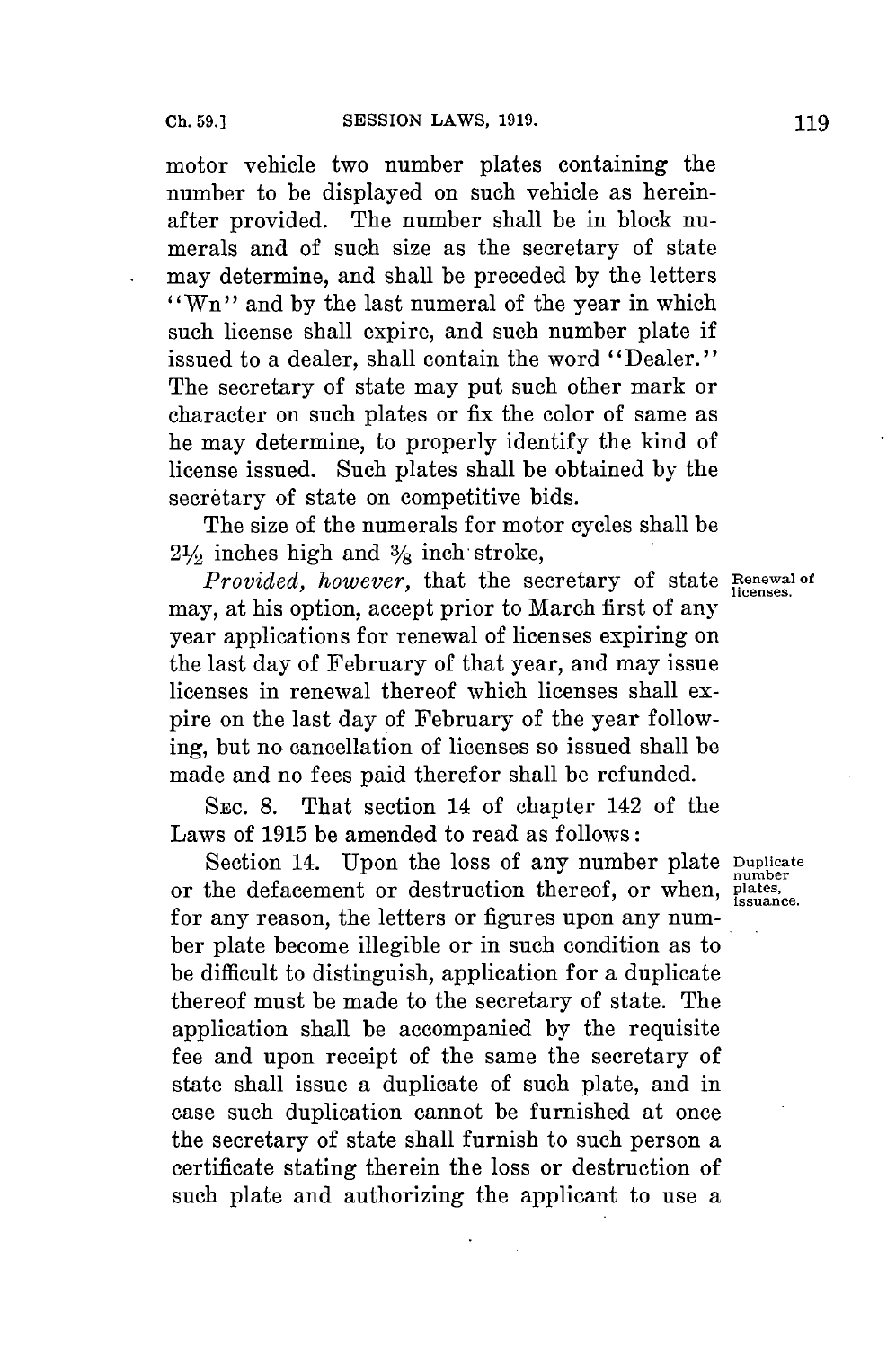temporary number plate until the receipt of such duplicate from the secretary of state, which shall be immediately placed on such vehicle.

**SEC. 9.** That section **19** of chapter 142, Laws of **1915,** as amended **by** chapter **155,** Laws of **1917,** be amended to read as follows:

Section **19.** The authorized number plates of Number<br>plates, how each motor vehicle shall be attached conspicuously<br>attached. to both front and rear of such vehicle and in such to both front and rear of such vehicle and in such manner that they can be plainly seen and read at all times. Each number plate shall hang in a horizontal position at a distance of not less than one foot nor more than four feet from the ground, and each number plate shall be kept clean so as to be plainly seen and read at all times.

It shall be unlawful to display upon the front or **Illegal** rear of any motor vehicle any number plate other **plates.** than those furnished **by** the secretary of state or to display upon any motor vehicle any such number plates which have in any manner been changed, altered or disfigured, or have become illegible.

> **SEC. 10.** That section 21 of chapter 142 of the Laws of 1915 be amended to read as follows:

> Section 21. Every motor vehicle operated or **Lights to be** driven upon the public highways of the state shall exhibit during the period from one-half hour after sunset to one-half hour before sunrise and at all times when fog or other atmospheric conditions render the operation of said vehicle dangerous to traf**fic** or the use of the highways at least two headlamps, one on each side of said vehicle, showing white or yellow tinted lights visible at least five hundred feet or more in advance of said vehicle. Such motor vehicle or any trailer attached thereto shall have attached to the rear not less than one lamp showing a red light visible at least two hundred feet in the rear of such vehicle, and the same light or additional light casting white rays of sufficient

**exhibited.**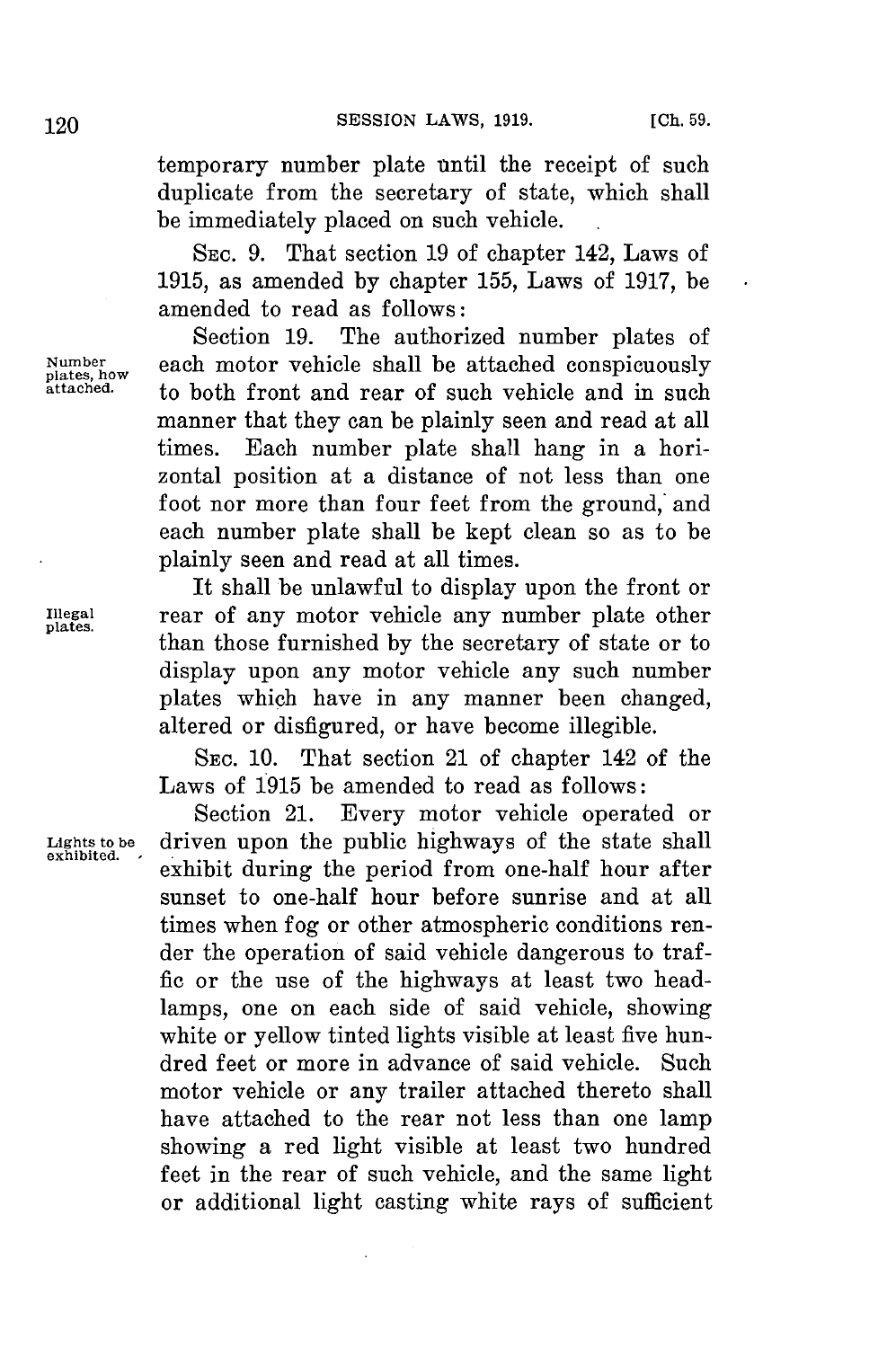strength on the rear number plate thereof, so that such number plate may be easily read at a distance of at least sixty feet: *Provided,* that motor cycles shall be required to carry only one light in the front thereof, which shall show white or yellow tinted rays visible at least five hundred feet in advance of such motor vehicle: *Provided, further,* that it shall be unlawful to display any light showing red to the front of any motor vehicle. Every motor truck, the body of which exceeds six **(6)** feet in width shall exhibit during the hours of darkness, in addition to the above required lights, a white light on the left side of the machine defining the limit of the body of the machine or the overhanging load, if any there be, and beyond the outside thereof, and said. light shall **be** so fixed or carried that the light therefrom may be seen both from the front and rear of said motor truck. Every motor truck, automobile or **Display of flags and** trailer carrying a load which projects over the rear **lights for** end three feet or more shall be required to display loads. a red flag **by** day and a red light **by** night, on the extreme end of such overhanging load. No person shall install or use a light of more than twenty-seven candle power in any motor vehicle headlamp equipped with a reflector. It shall be unlawful to use on a motor vehicle of any kind operated on the public highways of this state any lighting device of over four candle power equipped with a reflector, Character unless the same shall be so designed, deflected or **devices.** arranged as to deflect or diffuse the light and to produce sufficient light to reveal objects at least one hundred and fifty feet ahead thereof and ten feet on either side of the center line of said vehicle measured at a distance of ten feet in front thereof and in such manner that the beam of light therefrom, when measured seventy-five feet or more ahead of the lamps shall not rise above forty-two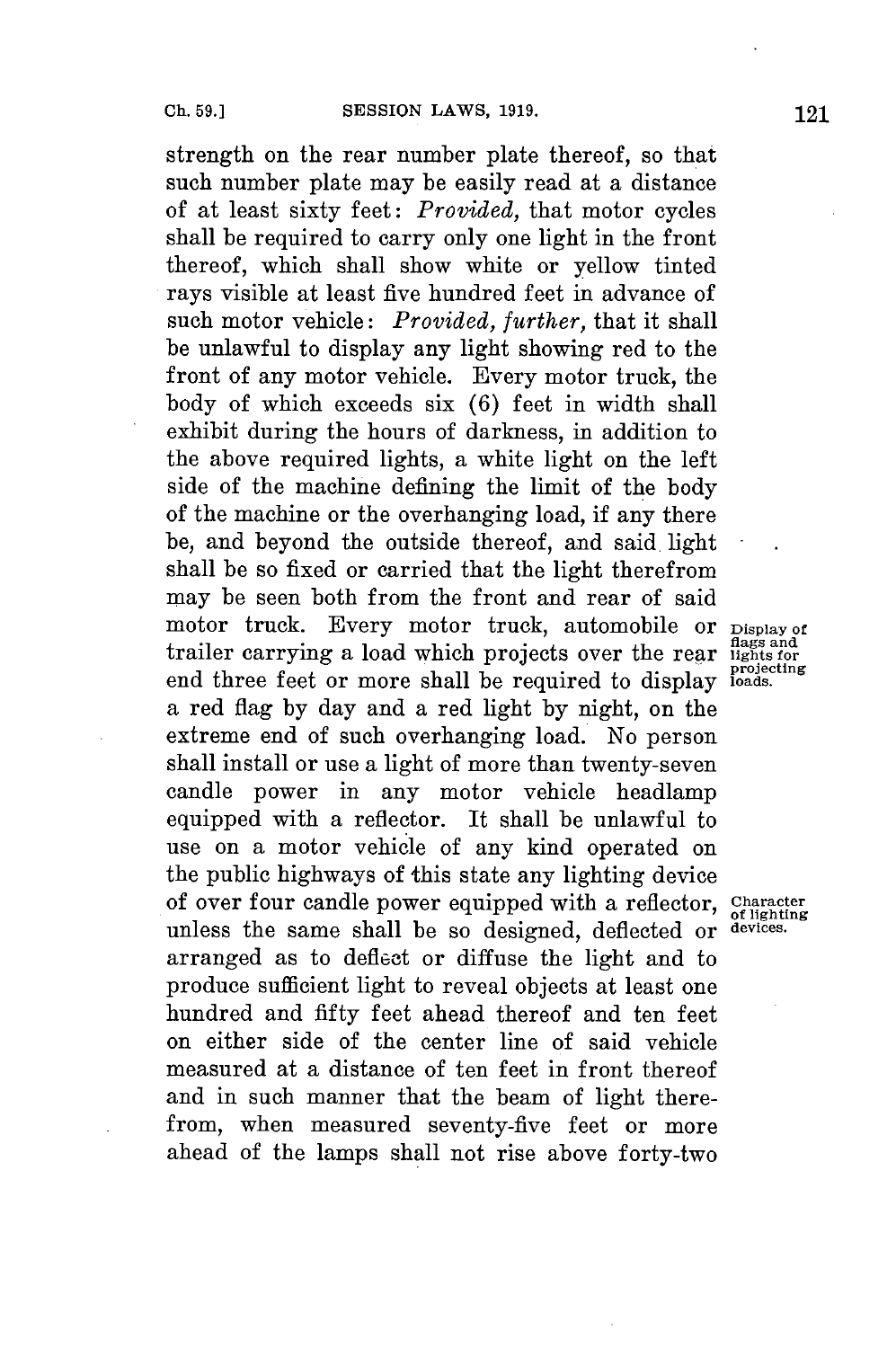inches from the level surface on which the vehicle stands under all conditions of road.

The term "beam of light" shall be construed **Beam of to mean the reflected rays of light which are pro-**  $\lim_{\text{left}}$  defined. **isoted approximately parallel to the optical axis of defined.** jected approximately parallel to the optical axis of the reflector.

**A** light shall be deemed "diffused" when pro- **"Diffused"** duced **by** a headlamp which has the entire surface of the glass front etched, ground, sand blasted or so formed that the light emitted therefrom is entirely dispersed.

The above provisions of this act shall not apply **Spot lights.** to spot lights but all spot lights shall, while in use upon the highways of this state, be so directed that the beam of light therefrom shall strike the roadway at a point at least six **(6)** feet to the right and not more than seventy-five feet in front thereof when approaching a vehicle.

**,** In any prosecution under this act, the candle **Evidence of** power indicated on the headlight bulb from any elec**power.** tric headlamp shall be and constitute *prima facie* evidence of the light candle power of such headlamp.

> From and after the first day of July, **1918,** it shall be unlawful to sell or offer **for** sale, or have in possession with intent to sell, any vehicle of any kind for operation on the public highways of this state equipped with any lighting device of over four candle power with a reflector unless such lighting device shall conform to the provisions of the preceding paragraphs of this section.

> SEc. **11.** That section **26** of chapter 142, Laws of **1915,** be amended to read as follows:

Section **26.** It shall be the rule of the road that **nule of the** every person driving a motor or other vehicle or riding or driving any animal or animals upon the public highway or in any other similar use of such highway shall, upon meeting any other person so

**candle**

**road.**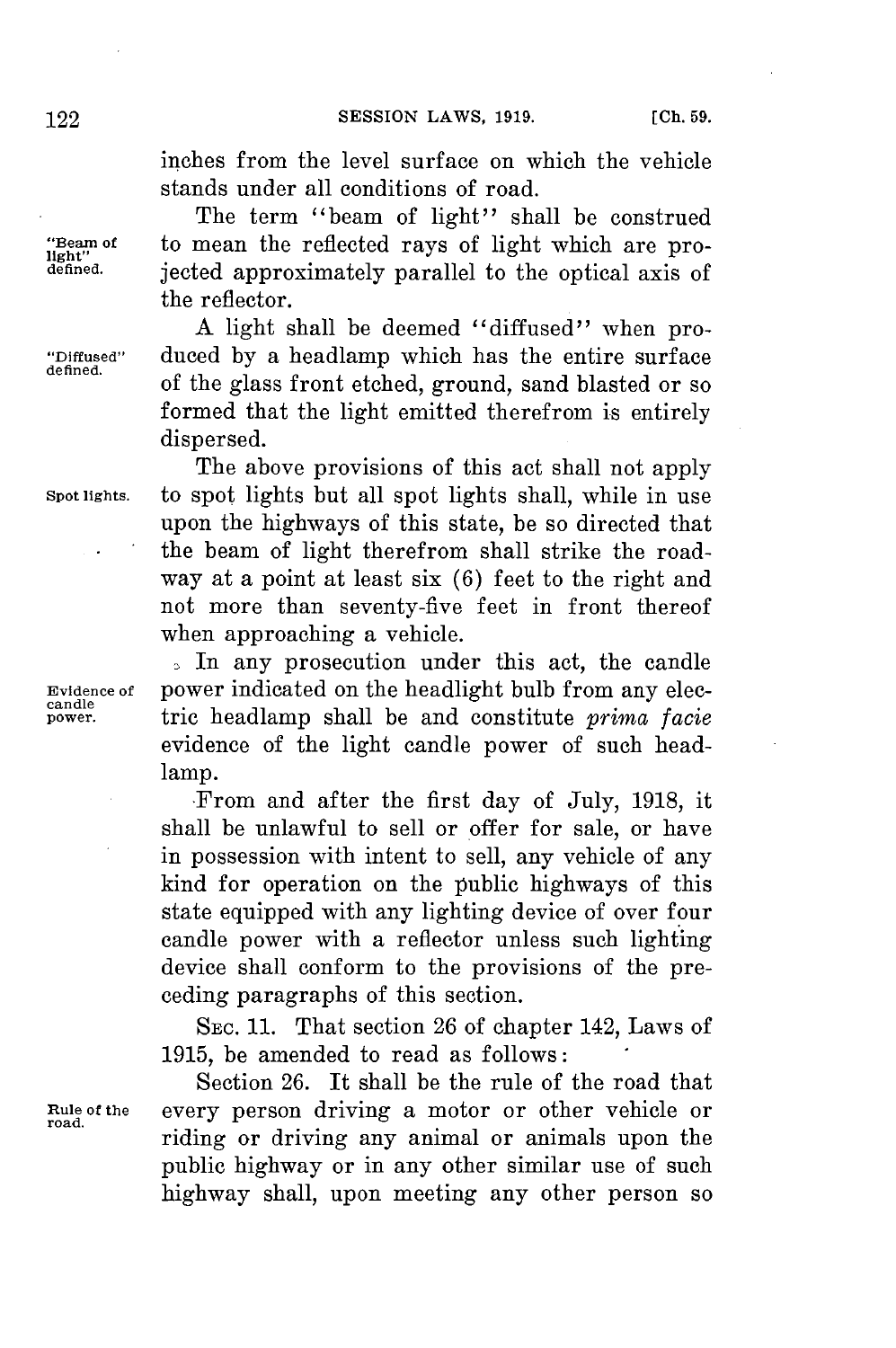using such highway, seasonably turn to the right of the center of the highway so as to pass without interference, and any person so using the highway shall, upon overtaking any other person so using the highway, pass to the left side thereof and the person so overtaken shall as soon as practicable turn to the right so as to allow free passage on the left. Any person operating a motor or other vehicle shall, at the intersection of public highways, keep to the right of the intersections of the centers of such highways when turning to the right and pass to the right of such intersection when turning to the left: *Provided, however,* a variance, in good faith, from the rules herein relating to the turning to the left of a vehicle when overtaking another going in the same direction where the exigencies of the situation permit shall not subject the offender to arrest under the criminal provision of this act.

**SEC.** 12. That section **30** of chapter 142, Laws of **1915,** as amended **by** chapter **155,** Laws of **1917,** be amended to read as follows:

Section 30. Any person who shall make falsely Violations any statement herein required to be made or who shall obtain any license **by** any misrepresentation or deceit, or who shall display any number or license not authorized **by** law to be used, or who shall loan or permit to be used any license or number whether issued to him or to any other person, firm or corporation or who shall in any manner violate the provisions of this act, shall be guilty of a misdemeanor, and upon conviction thereof shall be punished accordingly, either **by** a fine or imprisonment or both such fine and imprisonment: *Provided,* that in no event shall the minimum fine be less than fif- **Penalty.** teen dollars **(\$15.00).**

**SEC. 13.** That section 34 of chapter 142, Laws of **1915,** as amended **by** chapter **155,** Laws of **1917,** be amended to read as follows: